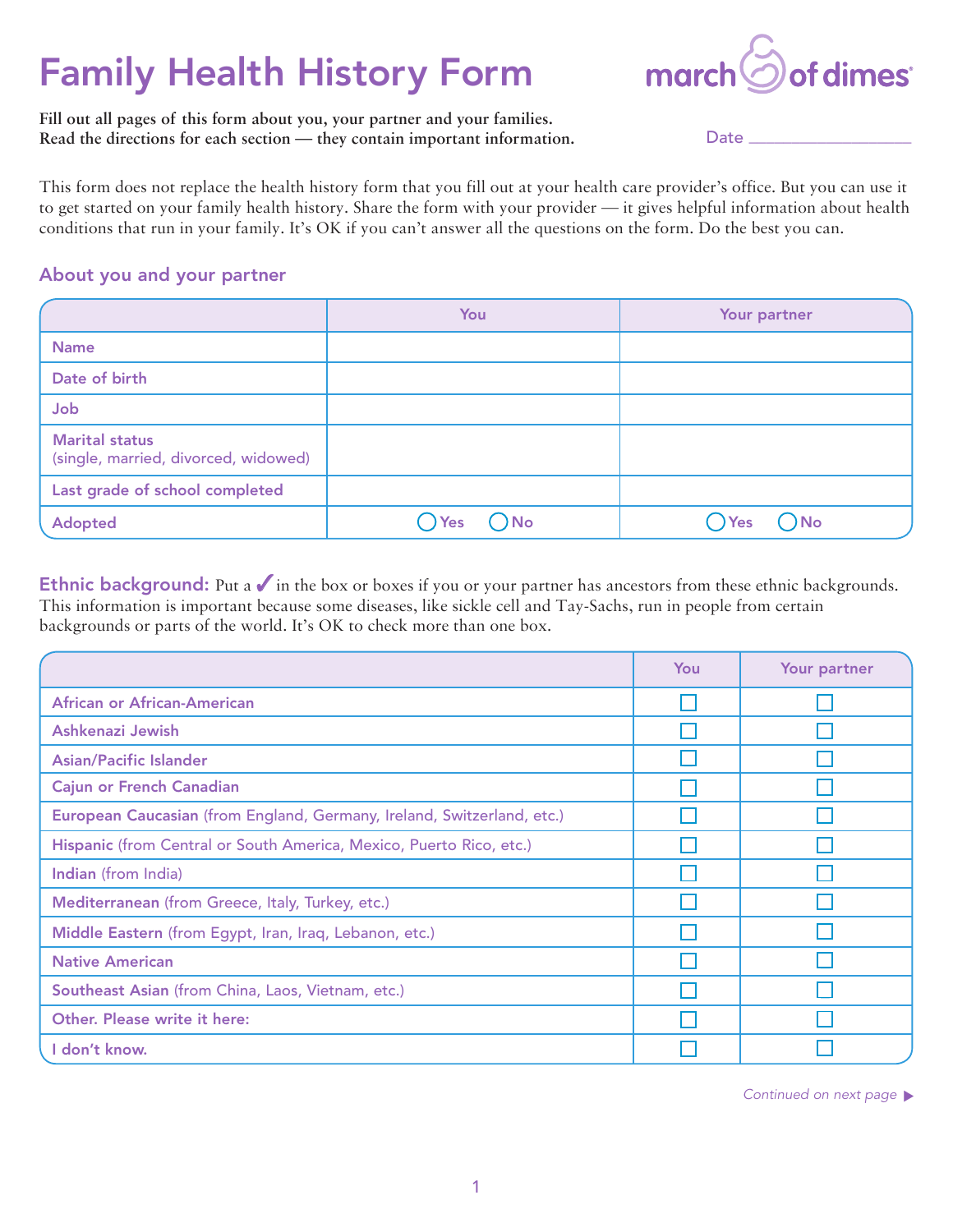Medicines and supplements: List all for you and your partner. Write the name of the medicine or supplement and how often and how much you take. If there are none, write "none." If you don't know, write "don't know."

|                                   |              | What? How often? How much? If there are none,<br>write "none." If you don't know, write "don't know." |
|-----------------------------------|--------------|-------------------------------------------------------------------------------------------------------|
| <b>Prescription medicine</b>      | You          |                                                                                                       |
|                                   | Your partner |                                                                                                       |
| Over-the-counter medicine         | You          |                                                                                                       |
|                                   | Your partner |                                                                                                       |
| Multivitamin, prenatal vitamin or | You          |                                                                                                       |
| other supplement                  | Your partner |                                                                                                       |

Harmful substances: List all for you and your partner. Write the name of the substance, and how often and how much you use or are exposed to it. If there are none, write "none." If you don't know, write "don't know."

|                                                             |              | What? How often? How much? If there are none,<br>write "none." If you don't know, write "don't know." |
|-------------------------------------------------------------|--------------|-------------------------------------------------------------------------------------------------------|
| <b>Smoking</b>                                              | You          |                                                                                                       |
|                                                             | Your partner |                                                                                                       |
| Alcohol (beer, wine, liquor)                                | You          |                                                                                                       |
|                                                             | Your partner |                                                                                                       |
| Street drugs (marijuana,<br>cocaine, heroin, ecstacy, etc.) | You          |                                                                                                       |
|                                                             | Your partner |                                                                                                       |
| Chemicals you use (weed killer, paint,                      | You          |                                                                                                       |
| paint thinner, turpentine, etc.)                            | Your partner |                                                                                                       |

Health conditions: Put a  $\checkmark$  in the "yes," "no" or "don't know" box for any health conditions you, your partner or your family members have now or have had in the past. In the last column, write the family member who has the condition and which side of the family the person is from. Family members are anyone related to you by blood. Do not include family members who are adopted or part of your step-family.

|                                                           | <b>Yes</b>           | <b>No</b> | Don't<br>know | Tell us as much as you know about the person,<br>such as the relationship to you and the person's<br>age when the condition started. |
|-----------------------------------------------------------|----------------------|-----------|---------------|--------------------------------------------------------------------------------------------------------------------------------------|
| <b>Example: High blood pressure</b>                       | $\blacktriangledown$ |           |               | My dad's sister, 45 years old                                                                                                        |
| <b>Autism</b>                                             |                      |           |               |                                                                                                                                      |
| Birth defects, including heart<br>defects or spina bifida |                      |           |               |                                                                                                                                      |
| <b>Blindness from birth</b><br>or before age 40           |                      |           |               |                                                                                                                                      |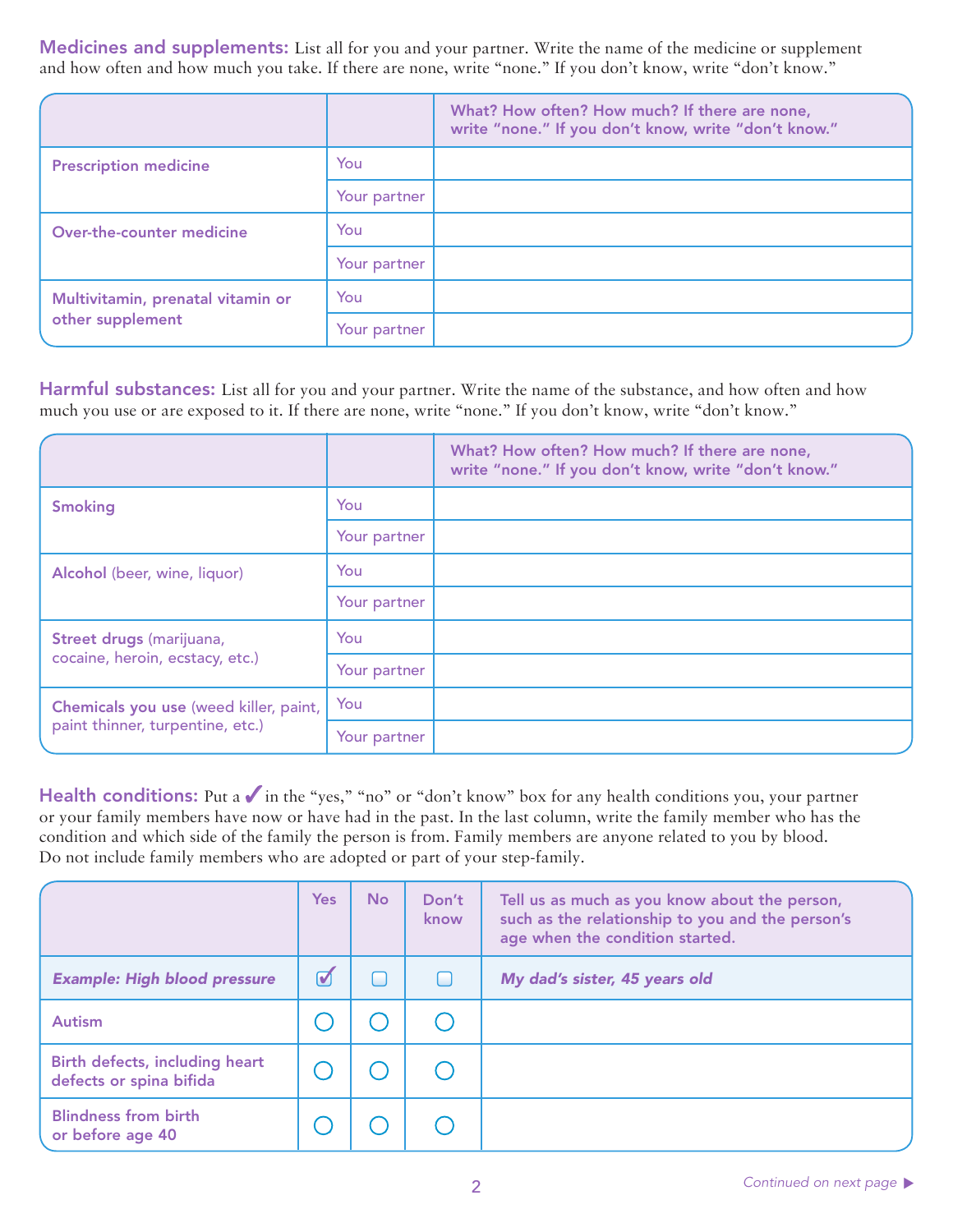|                                                                                        | <b>Yes</b>                                    | <b>No</b>                                     | Don't<br>know                                 | Tell us as much as you know about the person,<br>such as the relationship to you and the person's<br>age when the condition started. |
|----------------------------------------------------------------------------------------|-----------------------------------------------|-----------------------------------------------|-----------------------------------------------|--------------------------------------------------------------------------------------------------------------------------------------|
| Blood clots or deep vein<br>thrombosis (DVT)                                           | $\left(\begin{array}{c} 1 \end{array}\right)$ | ◯                                             | $\bigcirc$                                    |                                                                                                                                      |
| Cancer, such as breast,<br>ovarian or colon                                            | - 1                                           | $(\ )$                                        | $\left(\begin{array}{c} \end{array}\right)$   |                                                                                                                                      |
| <b>Cystic fibrosis (CF)</b>                                                            | O)                                            | $(\ )$                                        | $\left(\begin{array}{c} \end{array}\right)$   |                                                                                                                                      |
| Deafness from birth or before<br>age 40                                                | $\bigcap$                                     | $\bigcirc$                                    | ∩                                             |                                                                                                                                      |
| <b>Diabetes</b>                                                                        | $(\ )$                                        | ( )                                           | $\left( \begin{array}{c} \end{array} \right)$ |                                                                                                                                      |
| Early menopause (before age 40)                                                        | ◯                                             | $\bigcirc$                                    | $\bigcap$                                     |                                                                                                                                      |
| Heart disease, including<br>heart attack                                               | $\Box$                                        | $\left( \begin{array}{c} \end{array} \right)$ | $\cap$                                        |                                                                                                                                      |
| Hemophilia                                                                             | $(\ )$                                        | $\bigcirc$                                    | ∩                                             |                                                                                                                                      |
| <b>High blood pressure</b>                                                             | $(\ )$                                        | $\left(\ \right)$                             | ∩                                             |                                                                                                                                      |
| Intellectual disabilities,<br>including Fragile X syndrome<br>or learning disabilities | $\Box$                                        | $\mathcal{L}$                                 |                                               |                                                                                                                                      |
| Mental illness, such as<br>depression or anxiety                                       | $\overline{\phantom{a}}$                      | $(\ )$                                        | ∩                                             |                                                                                                                                      |
| <b>Pulmonary embolism (PE)</b>                                                         | $\overline{\phantom{a}}$                      | $\left( \begin{array}{c} \end{array} \right)$ |                                               |                                                                                                                                      |
| <b>Repeat pregnancy losses</b><br>(miscarriage, stillbirth)                            | $\bigcirc$                                    | $\bigcirc$                                    | $\bigcap$                                     |                                                                                                                                      |
| Sickle cell disease                                                                    | $\bigcirc$                                    | O                                             | $\bigcirc$                                    |                                                                                                                                      |
| Spinal muscular atrophy                                                                | $\left(\ \right)$                             | ◯                                             | $\bigcirc$                                    |                                                                                                                                      |
| <b>Stroke</b>                                                                          | $(\ )$                                        | $\bigcirc$                                    | $\bigcap$                                     |                                                                                                                                      |
| Sudden, unexpected death as<br>an adult or child                                       | $\bigcirc$                                    | ◯                                             | $\bigcap$                                     |                                                                                                                                      |
| <b>Tay-Sachs</b>                                                                       | $\bigcirc$                                    | ∩                                             | $\bigcirc$                                    |                                                                                                                                      |
| Thalassemia, a type of anemia                                                          | O                                             | $(\ )$                                        | ◯                                             |                                                                                                                                      |
| von Willebrand disease                                                                 | $(\ )$                                        | ∩                                             | $\bigcirc$                                    |                                                                                                                                      |

**Continued on next page**